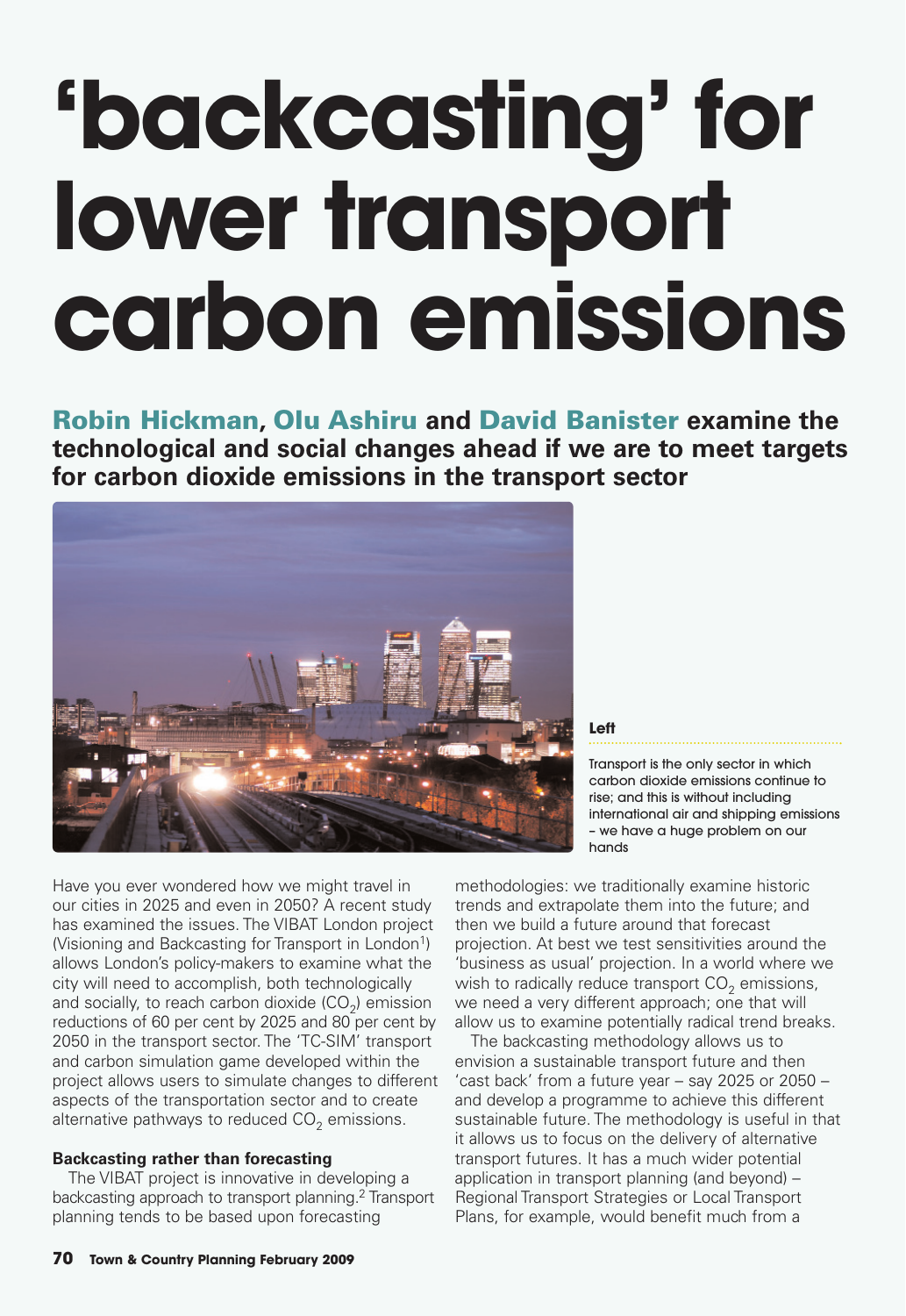

#### **Above**

There are a wide range of interventions available – the VIBAT London project assesses and quantifies the potential carbon dioxide reduction contribution of over 150 individual transport policy measures

greater forward-looking aspect and a focus on achieving agreed futures.

#### **Developing the baseline**

The first stage of the project was to understand historical CO<sub>2</sub> emissions in the transport sector and to project a 'business as usual' (BAU) future. In London, for ground-based transport only (ignoring international travel), this means that emissions, currently at around  $9.6\,$ MtCO $_2$  (million tonnes of carbon dioxide), will rise to around 11.7 MtCO<sub>2</sub> by 2025. London's Climate Change Action Plan (CCAP)<sup>3</sup> adopts a cross-sectoral 60 per cent  $\mathrm{CO}_2$  reduction target on 1990 levels by 2025. This was adopted

#### **'The gap between business as usual projections and headline targets is dramatic'**

prior to, and is broadly consistent with, the current UK national target for an 80 per cent reduction in  $CO<sub>2</sub>$  emissions on 1990 levels by 2050.

The VIBAT London project assumes that the transport sector delivers its 'fair share' of the 60 per cent reduction target by 2025 and 80 per cent by 2050. The gap between BAU projections and headline targets is dramatic, as demonstrated in the graph above. A more robust measurement of  $CO<sub>2</sub>$ emissions would also be based on carbon budgets, which would lead us towards a quicker response to reducing emissions. The temptation with end-state targets is to delay the response.

The range of interventions on offer in the transport sector is very wide. An inventory of measures has been developed in the study, covering over 150 individual policy measures. These were then grouped into mutually consistent, and complementary, policy packages (PPs). These include:

- PP1 low-emission vehicles;
- $\bullet$  PP2 alternative fuels;
- $\bullet$  PP3 pricing regimes;
- $\bullet$  PP4 public transport;
- $\bullet$  PP5 walking and cycling;
- PP6 strategic and local urban planning;
- PP7 information and communication technologies (ICT);
- PP8 smarter-choice 'soft' measures;
- PP9 ecological driving and slower speeds;
- PP10 long-distance travel substitution;
- $\bullet$  PP11 freight transport; and
- $\bullet$  PP12 international air travel.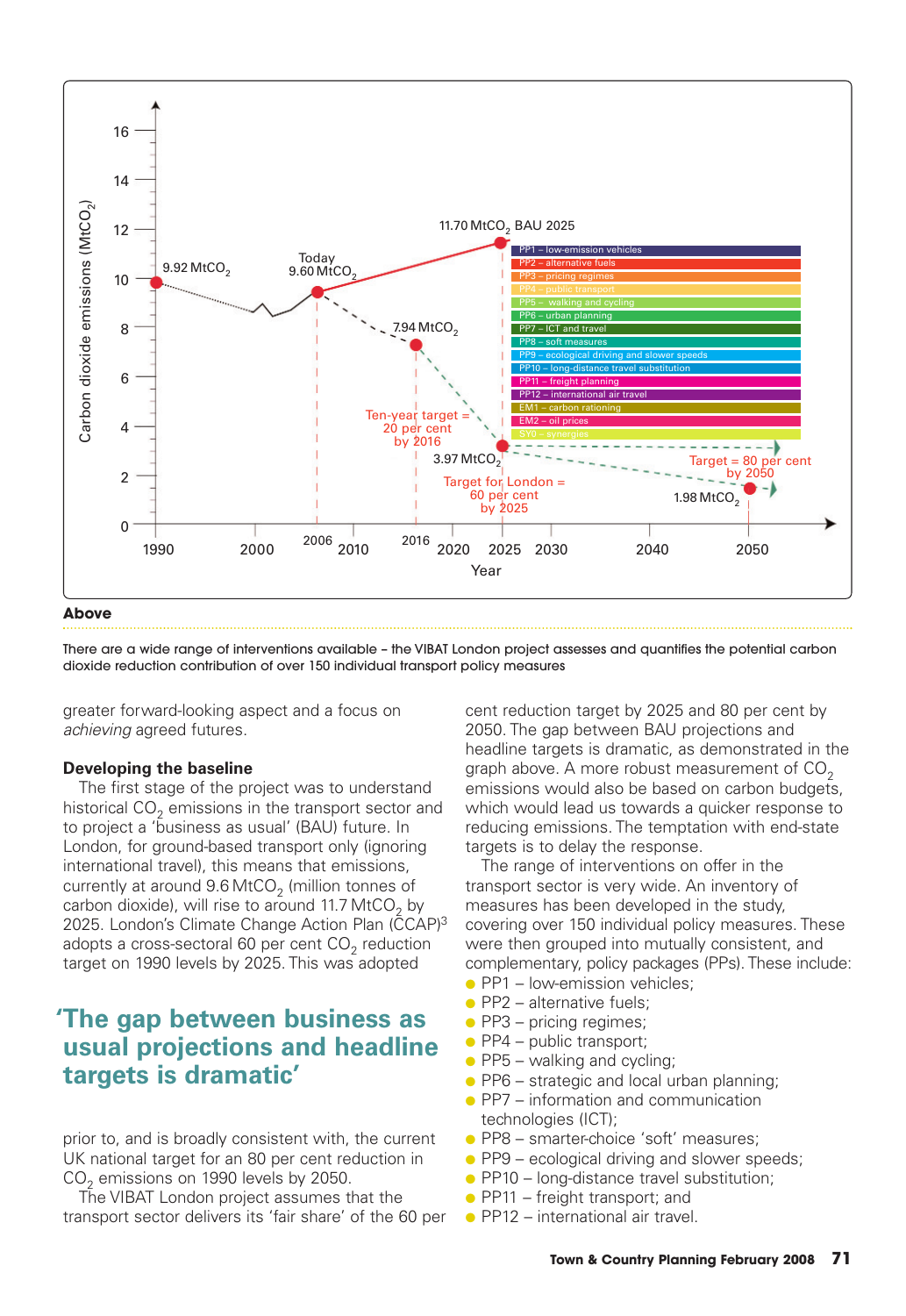Each policy package can be applied at a variety of levels of intensity – typically a 'low', 'medium' or 'high' level of application. The assumption in terms of background traffic growth is that traffic grows year on year as an extrapolation of recent trends. Relative to the rest of the UK, London is different in that traffic growth has been limited in recent years; it appears to have reached the top of the 'S-curve' of traffic growth. In London, there are substantially lower levels of CO<sub>2</sub> emissions in transport than for equivalent populations elsewhere, as car ownership levels are lower and the use of public transport is much higher.

#### **Simulating carbon efficiency in the transport sector**

The TC-SIM game allows us to select different pathways towards carbon efficiency. Different policy approaches can be selected as to efficacy. The level of emissions reduction we want to achieve is selected and the variety of policy measures (both technological and behavioral) are examined to determine the most effective combinations. There are multiple future policy pathways available. The difficulty soon apparent is that very considerable efforts are required across the whole range of policy packages if strategic targets are to be met. This means that there needs to be much greater emphasis on developing the incentives and mechanisms for changed behaviours. This includes

notoriously difficult to engender at the mass-market scale, particularly when car use is involved. Highintensity application of all policy measures is required if we are to achieve the ambitious headline targets. The huge challenge of delivering such a trend break is currently being seriously underestimated. Engagement with the public – both the centre of the problem and the solution – has hardly commenced.

#### **Lessons learned**

The VIBAT London project illustrates some unpalatable issues. Many will prove very difficult to resolve. There is an enormous gap between London's strategic 60 per cent emission reduction target and BAU trends. This is replicated in cities and countries around the world. London is doing much better than most, but the scale of required change is very challenging.

Reducing transport emissions is a very complex problem; it involves us understanding the sociological factors behind people's rationales for travel, and will require huge investment and social change. However, the economic arguments from the Stern Review on the Economics of Climate Change<sup>4</sup> show that it is more effective  $-$  and cheaper – to act now.

There are a range of policy pathways towards substantial improvements in carbon efficiency in the transport sector. All represent significant breaks against current trends and are likely to be very



#### **Left**

Simulating pathways towards transport carbon efficiency – the decisionmaking process in transport planning needs to be much more transparent if sustainable futures are to be conceived and 'owned' by the public

the successful delivery of low-emission vehicles, and much greater investment in public transport, walking and cycling, urban structure, smarter choices, slower speeds and ecological driving, and carbon efficiency in freight.

Some interventions may prove difficult to implement – pricing regimes and mass-market alternative fuels, for example. The most difficult future area is likely to be in engaging the public in substantial behavioural change. Lifestyle change is difficult to implement. A number of conclusions can be drawn:

- Current trends mean that the transport sector does not contribute at all to cross-sectoral  $CO<sub>2</sub>$ reduction targets. The clear message is to work more effectively across the broader range of policy packages available, at a higher intensity of application relative to current trends.
- A balanced package of measures can, in theory, take us near to the adopted 60 per cent  $CO<sub>2</sub>$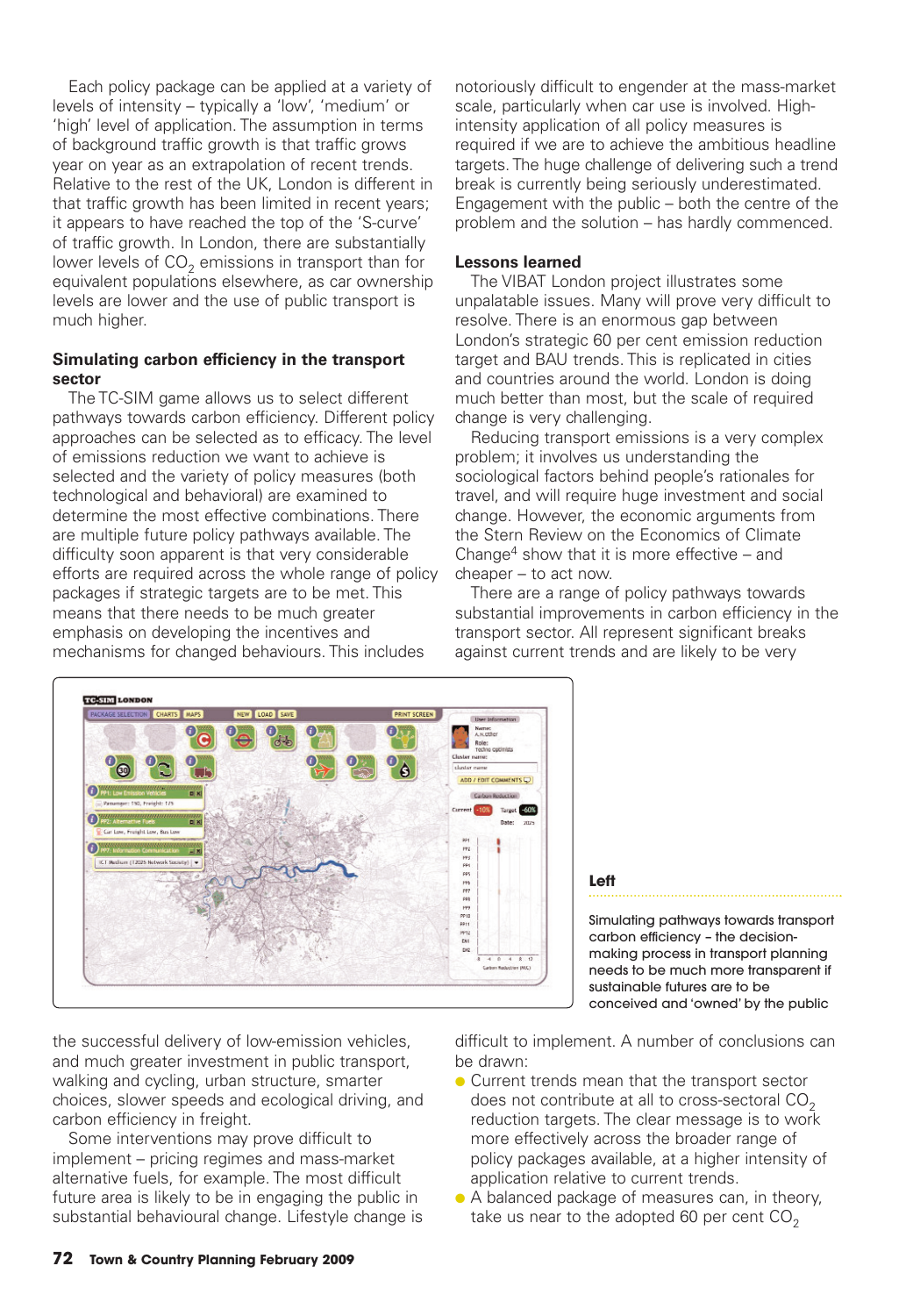

**Above**

Similar modelling work has already begun in Victoria, Canada and (above) Delhi, India – the carbon-efficient travel solution differs markedly by context

reduction target. The very large caveat here is that this assumes a successful level of application across a wide range of policy interventions – and this is not happening at the moment.

● Low-emission vehicles and alternative fuel are likely to remain the most important policy levers as they tackle carbon efficiency in the dominant

**'The huge challenge of delivering the necessary trend break is currently being seriously underestimated. Engagement with the public – both the centre of the problem and the solution – has hardly commenced'**

mode of travel (the private car). The main difficulty here is in achieving any level of success in penetration to the mass-market. The motor industry and government need to develop mechanisms to achieve this, including mandatory targets for manufacturers. The 'sub-100 grammes of CO $_{\rm 2}$  per kilometre average' car fleet should be

developed as a mandatory target for an agreed future year, say 2025. Similar benchmarks can be agreed for light and heavy goods vehicles (fully loaded).

- There is also huge potential in behavioural measures, including pricing regimes, increased use of public transport, walking and cycling, ecological driving and slower speeds, and more efficient freight transport. Urban planning and smarter choice measures, as well as acting in their own right, potentially perform very important roles as supporting measures to other policy packages, enabling higher levels of success in implementation.
- There is little current understanding concerning synergies between policy levers and packages. Much further analysis is required on this issue, among others.
- We will need to become much more innovative as we see that headline targets are not being achieved. For example, we may need to consider greater use of zero- and low-emission vehicle zones, automatic low-speed city driving systems, new forms of car use and ownership (building on the recent growth of city car clubs), new forms of public transport to serve suburban areas, substantial increases in walking and cycling (the latter using 'Vélib'-style city schemes and smart technology to find and use bicycles, including in